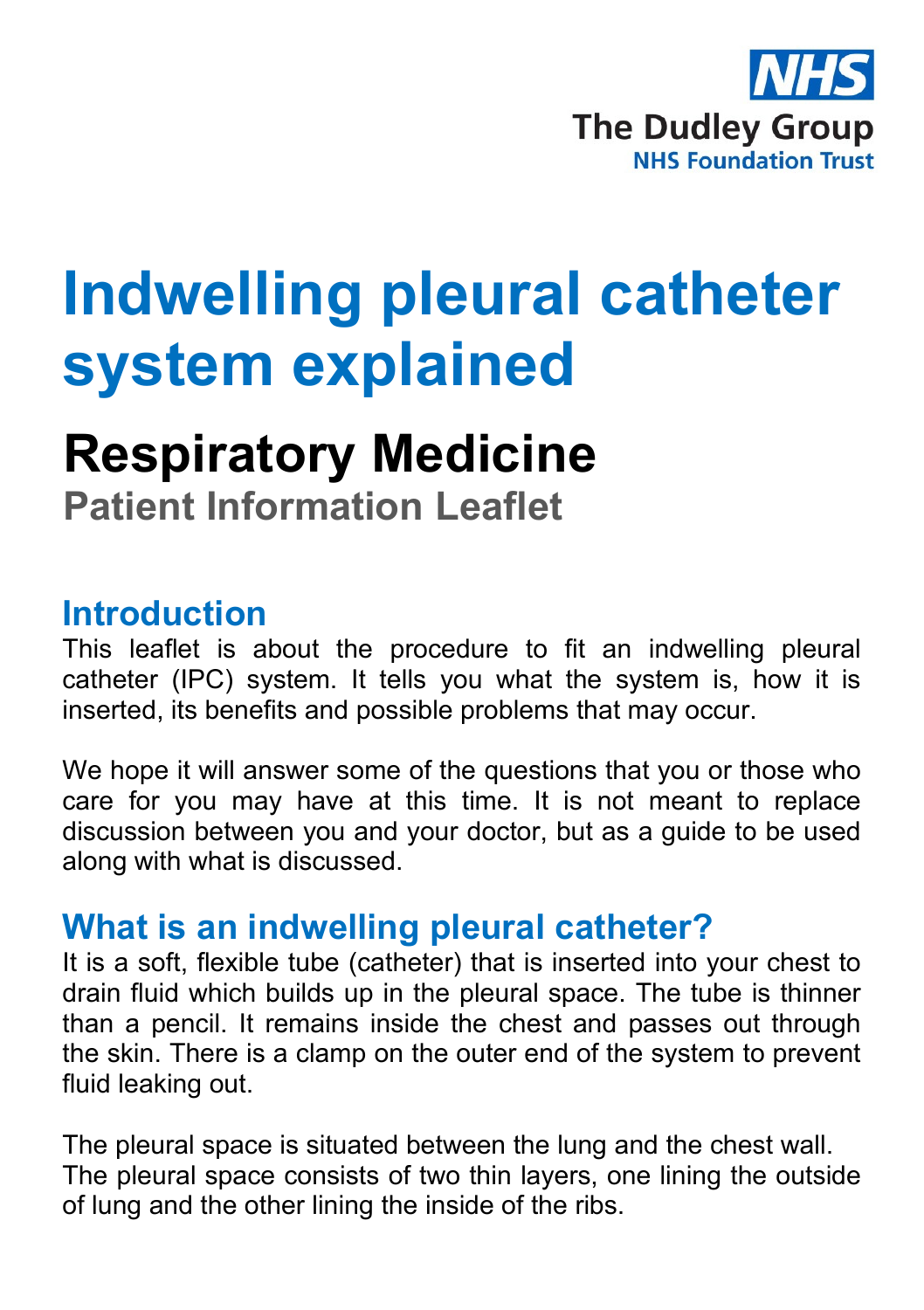These layers are normally separated by a very small amount of fluid which acts as a lubricant and allows them to slide effortlessly against each other during breathing.

In your case, a larger amount of fluid has collected in this space so the lung cannot work properly, making you short of breath.

Draining away the fluid can help relieve breathlessness for a short period, but the fluid often builds up again. While it is possible to have repeated drainage with a chest drain insertion, this might require repeated hospital visits. The IPC is a way of allowing fluid to be drained repeatedly, without the painful drainage procedures and without having to come to hospital. In about 50 per cent of cases, this procedure can seal the space and stop the fluid from returning.

#### **What are the benefits?**

It allows you to drain fluid from around your lungs easily and painlessly whenever it is needed, at home. You can do this at times that suit you, so you can manage fluid build-up before it becomes too uncomfortable.

It avoids the need for repeated injections and chest tubes every time the fluid needs to be drained. The drainage can be performed either by you on your own or with the help of a nurse, whichever is easier for you.

### **Why do I need an indwelling pleural drainage system?**

The reason your doctor has recommended this catheter is due to build-up of fluid around your lungs, which can cause difficulties with breathing. This is known medically as pleural effusion.

#### **What does the drainage system consist of?**

- Drainage catheter
- Drainage collection bottles
- Protective dressing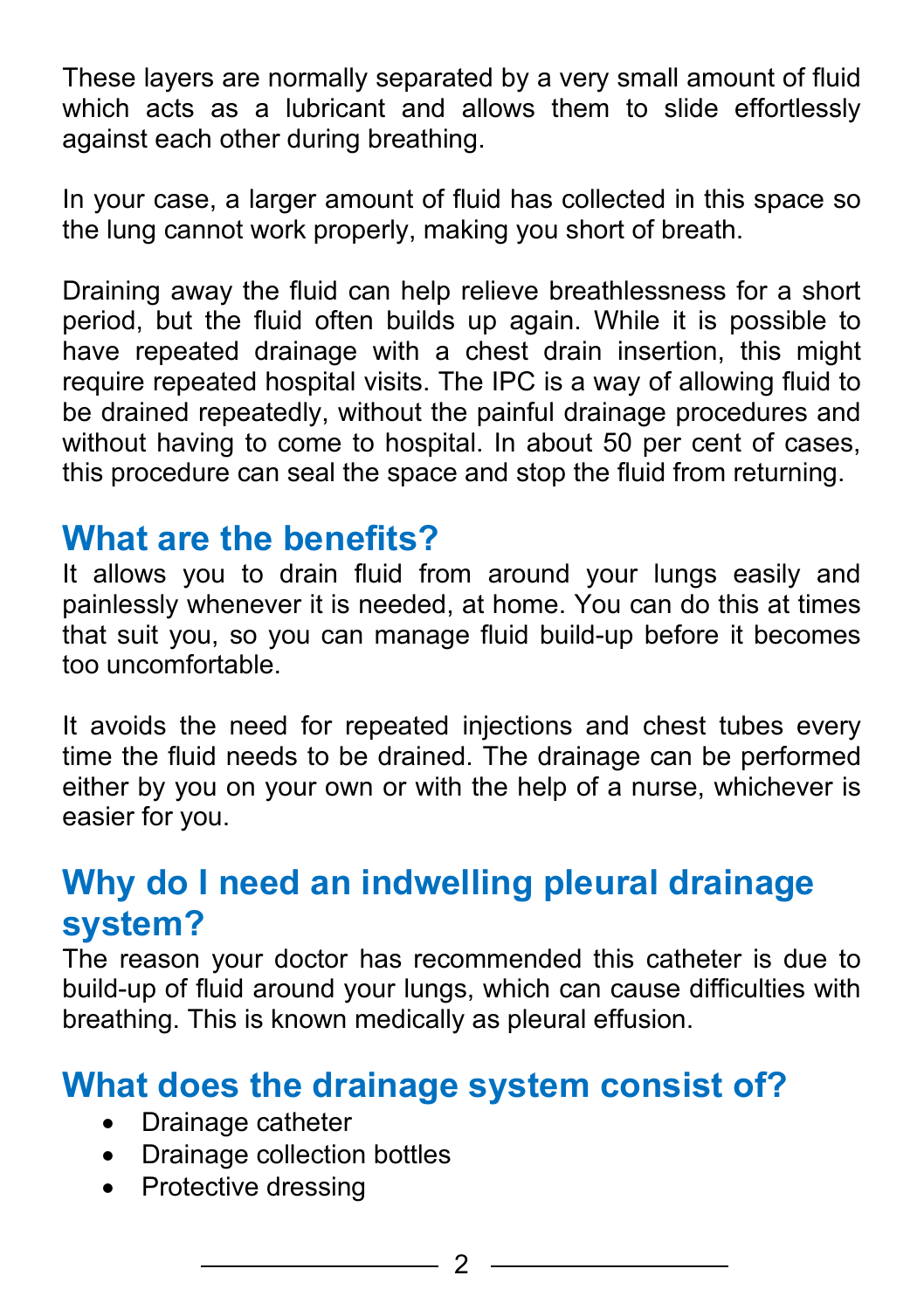#### **How is the catheter inserted?**

We will give you a date and time to come to hospital for the procedure. It is usually carried out as a day case in the dedicated procedure room on ward C5.

For the procedure, the doctor will

- Ask you to lie down on your side, in a comfortable position.
- Use an ultrasound scan to locate a suitable position for the catheter.
- Clean the area to make sure it is sterile.
- Give you an injection of local anaesthetic to numb the area where the catheter will be inserted.
- Insert the catheter into your chest between the two layers (as mentioned above).
- Secure the catheter with two stitches
- Put a protective dressing on to secure the outer part of the catheter to your body.

If there are no complications, you will be able to return home shortly after the procedure.

#### **What are the risks of the procedure?**

All procedures have some risks. Inserting the drainage catheter is a relatively simple and safe procedure, and the doctor will explain things to you carefully before you have it.

- Sometimes, indwelling catheters can become infected, but this is uncommon (affecting about one in 50 patients). Your doctor will clean the area thoroughly before the procedure to try and prevent this. We will teach you how to keep your catheter clean. Tell your doctor if you feel feverish or notice any increasing pain or redness around the chest drain.
- Very rarely, during the insertion, the chest drain may accidentally damage a blood vessel and cause serious bleeding. This probably only affects about one in 500 patients.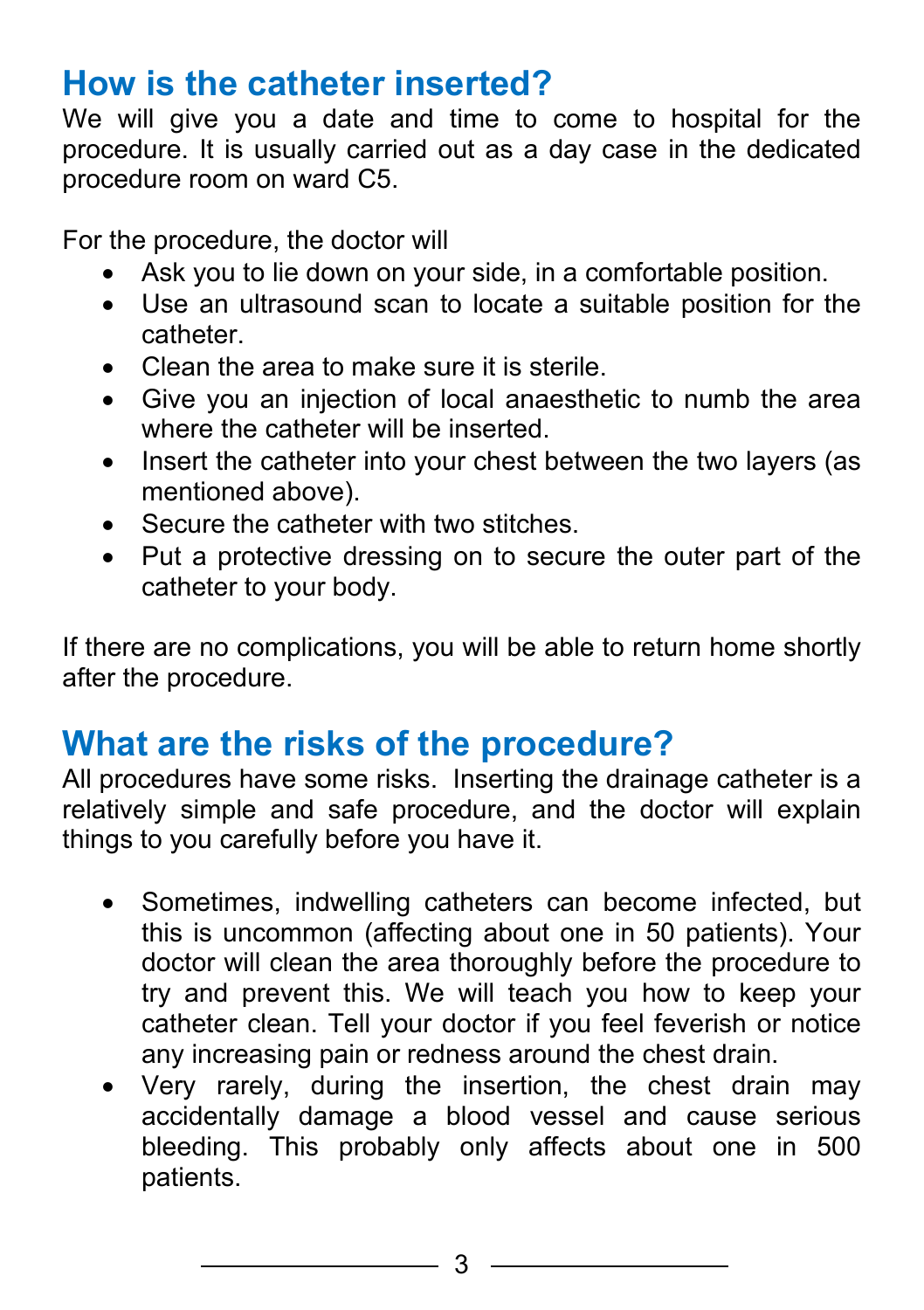We will monitor you closely during the procedure to prevent these risks from occurring wherever possible.

#### **Will it be painful?**

We will inject local anaesthetic into the skin beforehand so that you do not feel the drain going in. At the end of the procedure, your chest may feel bruised or sore for about a week, but this can be controlled with painkilling tablets.

#### **How does the drain stay in position?**

IPCs are designed to be a permanent solution to the problem of fluid in the pleural space (though they can be removed if they are no longer needed). There is a soft cuff around the tube, which is positioned under the skin. The skin heals around this cuff over a two-week period, making the drain much more secure.

#### **How does the drainage system work?**

When you need to drain fluid, you connect the end of the drainage catheter to the drainage line on a collection bottle. Then you release the clamp.

When you have drained enough fluid out (usually about 600ml), close the clamp and disconnect the drainage line and bottle. It takes about five to 15 minutes to drain the fluid.

We will give you two packs, each containing a drainage bottle and dressing. You can get more from the district nurse, who we will make aware of your procedure.

#### **What are the alternatives?**

You do not have to have this system fitted. If you prefer, you can continue to visit hospital to have the fluid removed from your lungs.

#### **Aftercare advice**

We will give you an information pack, showing how to attach the drainage bottle, how to drain the fluid and general care of your catheter.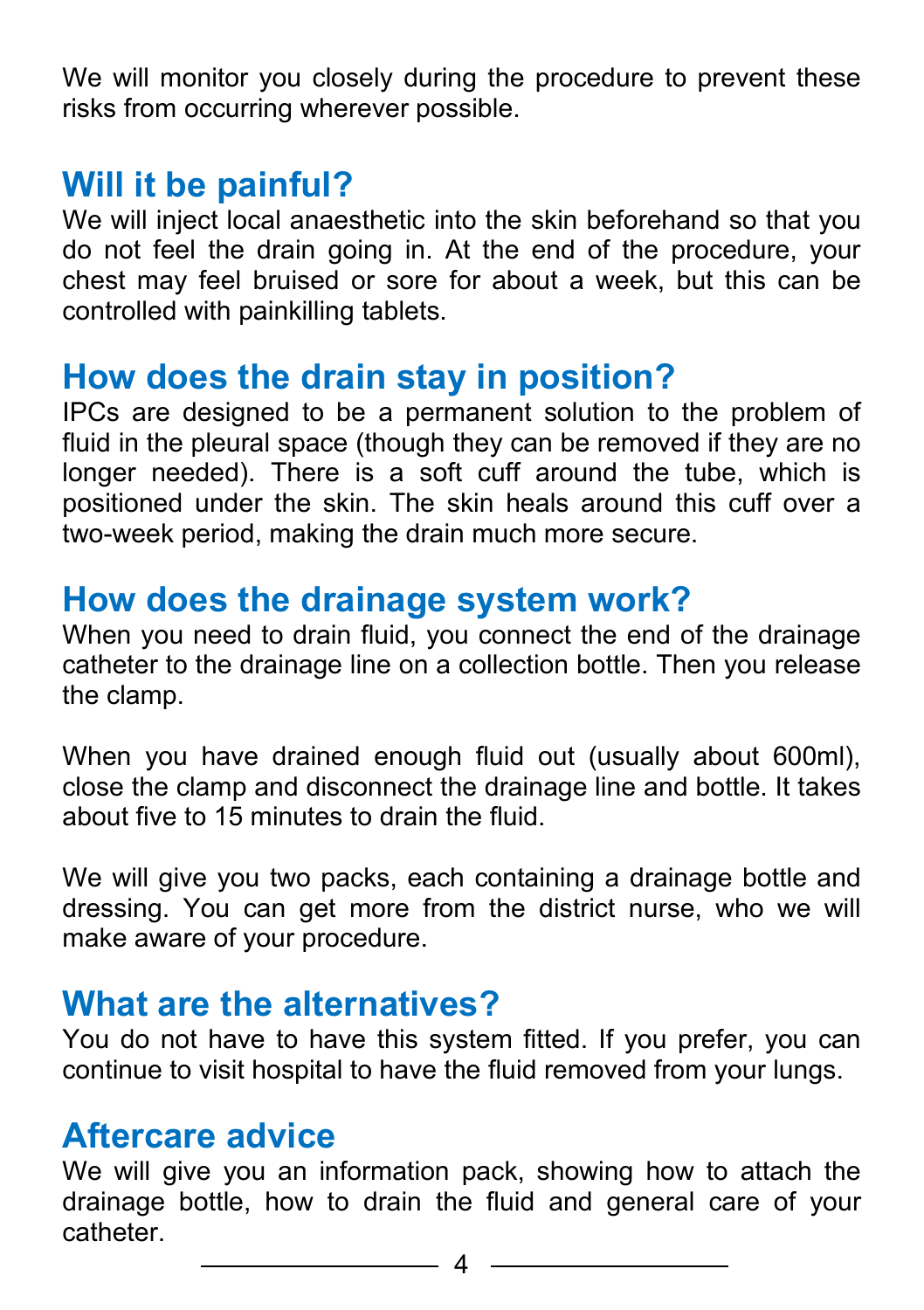#### **Can I wash and shower normally?**

Make sure that the catheter tube is completely covered by the self-adhesive dressing and that it is securely attached to your skin.

Do not allow the catheter to soak underwater in a tub, bath or pool.

#### **What about the stitches?**

We will remove the stitches 14 days after the procedure.

#### **Can I drain the fluid myself?**

Usually, a district nurse will visit you at home to drain the fluid. However, if you or your carer wish to learn how to drain the fluid, we will be happy to teach you.

#### **How long will I have the catheter in for?**

Indwelling catheters are designed to remain in position permanently. Often, the amount of fluid produced reduces or dries up after a period of weeks or months. In that case, the catheter is no longer needed and we can take out the catheter using a small amount of local anaesthetic.

For this procedure, you will need to come into the procedure room on ward C5. It should take about 20 to 30 minutes. In very poorly patients, who are too frail to come to hospital, there is no harm if the catheter is left in.

#### **Can anyone remove the catheter?**

**Healthcare professionals who are unfamiliar with the catheter must NOT attempt to pull it out. If they do, it will snap.**

#### **How often does the fluid need to be drained?**

When your catheter is inserted, the doctor will remove most of the fluid from your chest cavity at the same time. How quickly the fluid drains varies between people. Some people need daily drainage, while others require weekly drainage or less. You can drain fluid as often or as frequently as is needed, but you will be guided by your nurse or doctor.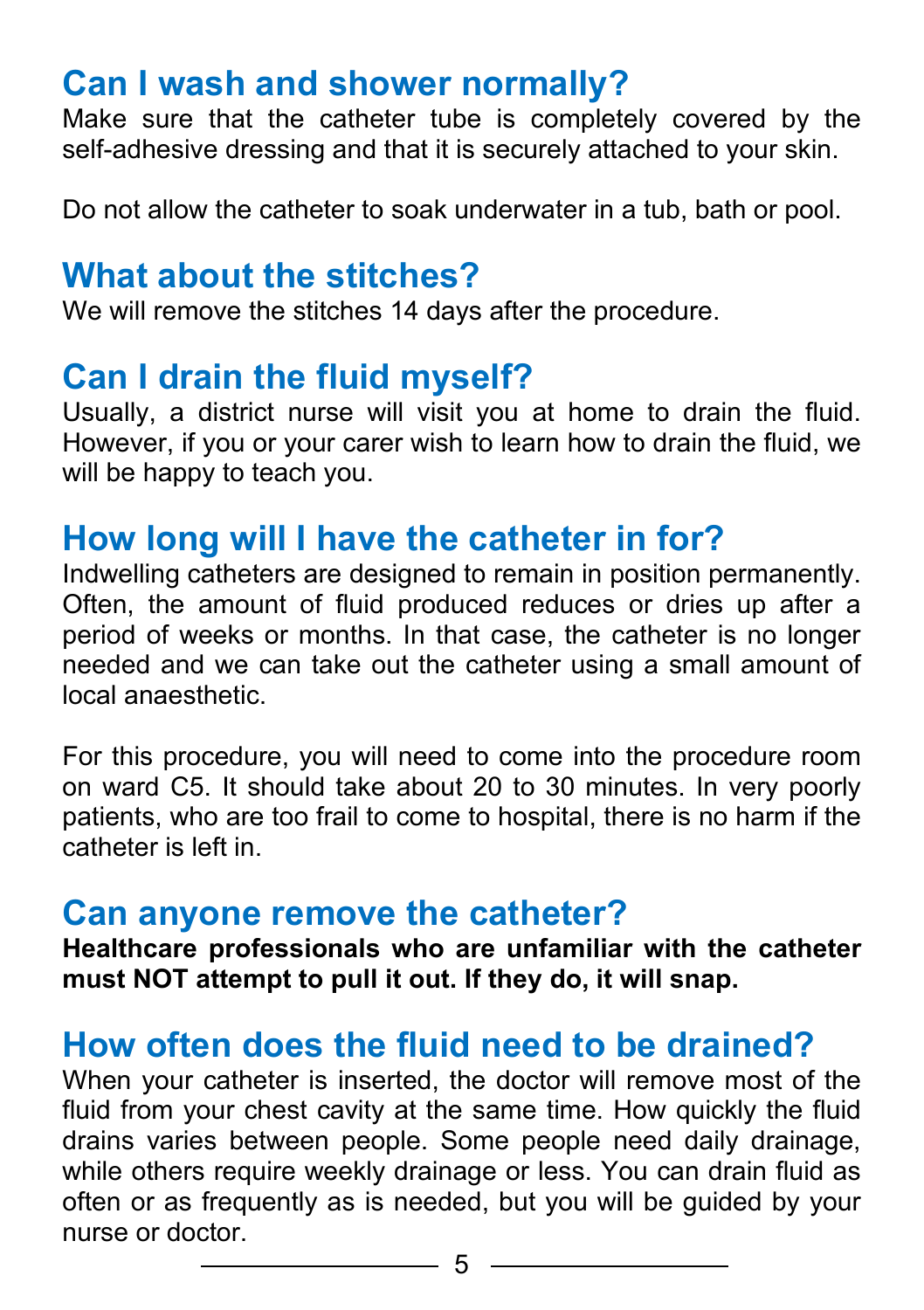#### **Are there any risks associated with long-term IPC use?**

Generally, indwelling catheters are very well tolerated, but again, there are some risks.

- The main risk is infection entering the chest through the tube. The risk is minimised by good catheter care and hygiene. We will teach you how to look after your catheter. Check the area regularly for signs of infection (redness, swelling, oozing, pain or fever). If any of these do occur, you should inform your district nurse, GP or ward C5 as soon as possible so that you can be assessed and, if necessary, receive treatment with antibiotics.
- Sometimes, cancer tissue can affect the area around the indwelling catheter. Please let your doctor know if you develop a lump or any pain around your catheter in the weeks after it is inserted.

If you have any questions, or if there is anything you do not understand about this leaflet, please contact:

Ward C5 on 01384 456111 ext. 2191

Russells Hall Hospital switchboard number: 01384 456111

#### **This leaflet can be downloaded or printed from:**

http://dgft.nhs.uk/services-and-wards/respiratory-medicine/

If you have any feedback on this patient information leaflet, please email dgft.patient.information@nhs.net